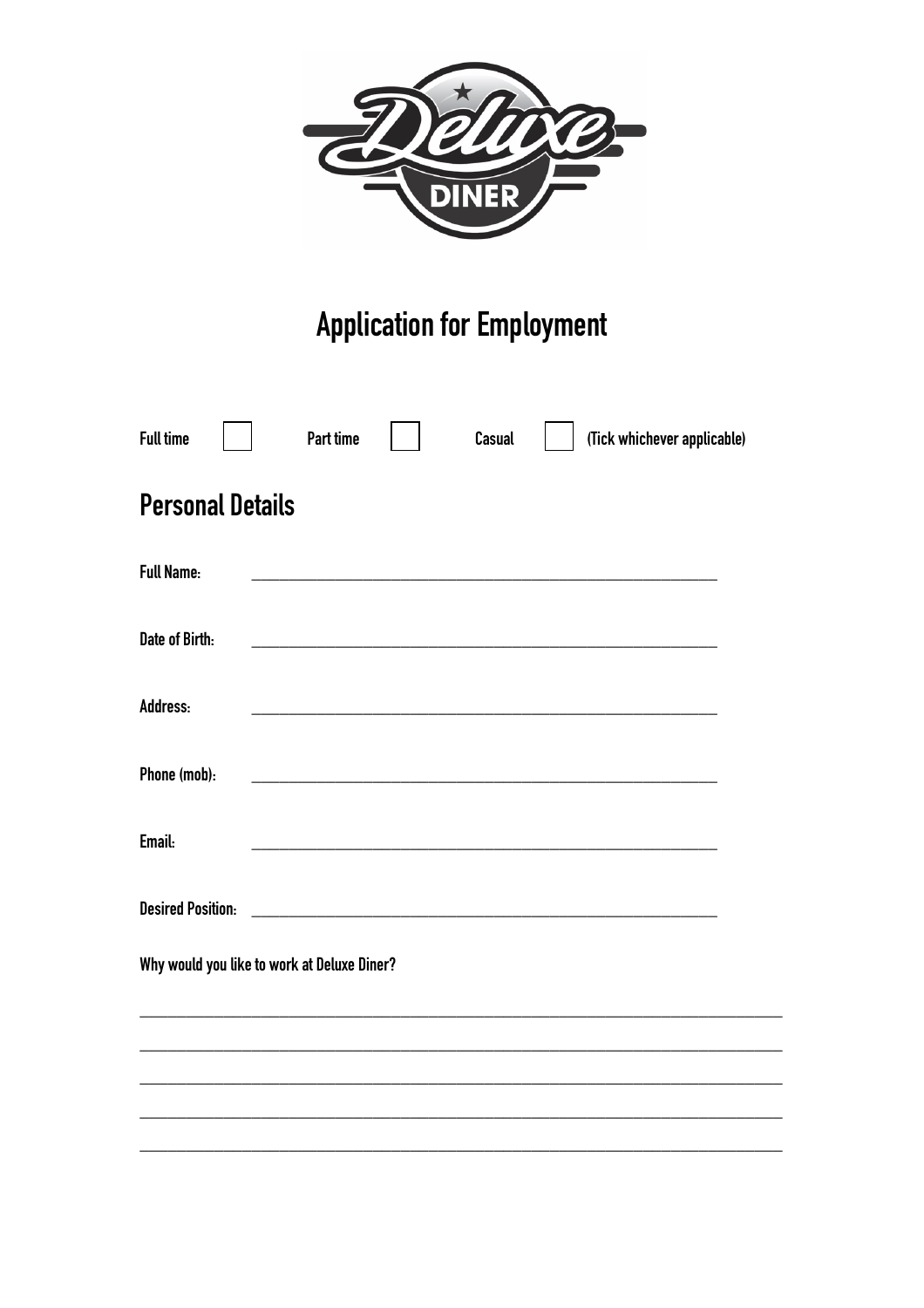Let's face it - sometimes mistakes happen. We look for humility. This is an important quality when working in hospitality. We want people who will take personal responsibility and make it right.

Describe what you think you should do in this situation:

A table of 4 have just received their meals but 1 person is missing their meal. It appears you have forgotten to enter it on the till, and it has been left off the kitchen docket therefore it hasn't been made...

## What experience do you have in the hospitality industry?

Do you have any specific skills or qualifications related to the job?

What do you think you can bring to the Deluxe Diner team?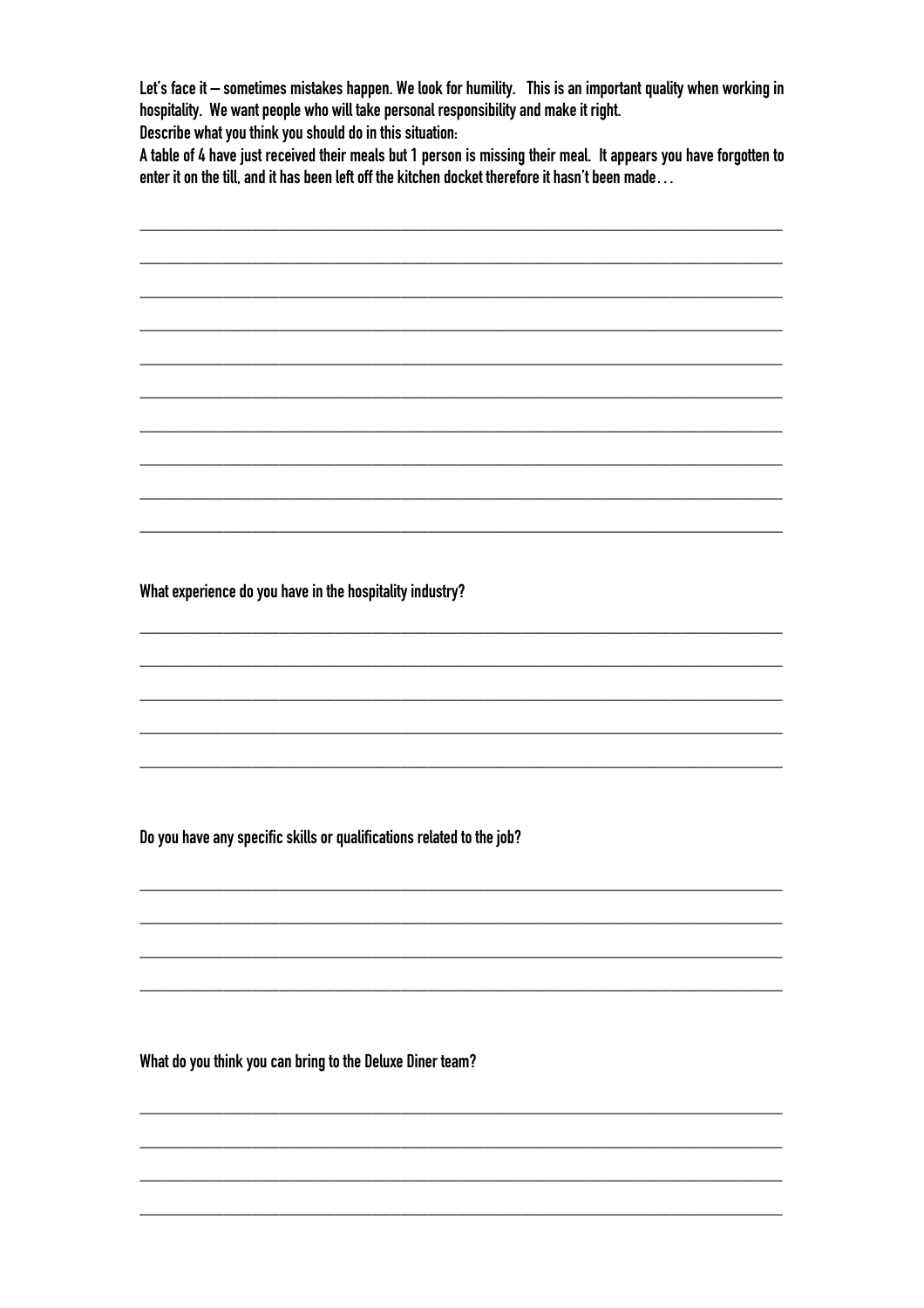We operate on a roster that may change from week to week. If you have other commitments, please indicate **when you are available:**

**Circle when you are able to work:**

| MON:                                                                                                                                                                          | <b>CLOSED</b> |               |           |          |  |  |
|-------------------------------------------------------------------------------------------------------------------------------------------------------------------------------|---------------|---------------|-----------|----------|--|--|
| <b>TUES:</b>                                                                                                                                                                  | before 3pm    | $\mathcal{L}$ | after 3pm |          |  |  |
| WED:                                                                                                                                                                          | before 3pm    | $\perp$       | after 3pm |          |  |  |
| THUR:                                                                                                                                                                         | before 3pm    | $\mathcal{L}$ | after 3pm |          |  |  |
| FRI:                                                                                                                                                                          | before 3pm    | $\perp$       | after 3pm |          |  |  |
| SAT:                                                                                                                                                                          | before 3pm    | $\mathcal{L}$ | after 3pm |          |  |  |
| SUN:                                                                                                                                                                          | before 3pm    | $\mathcal{L}$ | after 3pm |          |  |  |
| Permission to contact your current/previous employer?                                                                                                                         |               |               |           | YES / NO |  |  |
|                                                                                                                                                                               |               |               |           |          |  |  |
| Place of work                                                                                                                                                                 |               |               |           |          |  |  |
| Phone                                                                                                                                                                         |               |               |           |          |  |  |
| Do you suffer from any illness that could affect your ability to do your job, or impact the safety of others in the<br>workplace? YES / NO<br>If yes, please provide details: |               |               |           |          |  |  |
| How long did you work at your last job and why did you leave?                                                                                                                 |               |               |           |          |  |  |
|                                                                                                                                                                               |               |               |           |          |  |  |
| General Information - sports/interests/other commitments:                                                                                                                     |               |               |           |          |  |  |
|                                                                                                                                                                               |               |               |           |          |  |  |
|                                                                                                                                                                               |               |               |           |          |  |  |
|                                                                                                                                                                               |               |               |           |          |  |  |
| Do you have a car?                                                                                                                                                            |               | YES / NO      |           |          |  |  |
| If no, how will you get to work?                                                                                                                                              |               |               |           |          |  |  |

**\_\_\_\_\_\_\_\_\_\_\_\_\_\_\_\_\_\_\_\_\_\_\_\_\_\_\_\_\_\_\_\_\_\_\_\_\_\_\_\_\_\_\_\_\_\_\_\_\_\_\_\_\_\_\_\_\_\_\_\_\_\_\_\_\_\_\_\_\_\_\_**